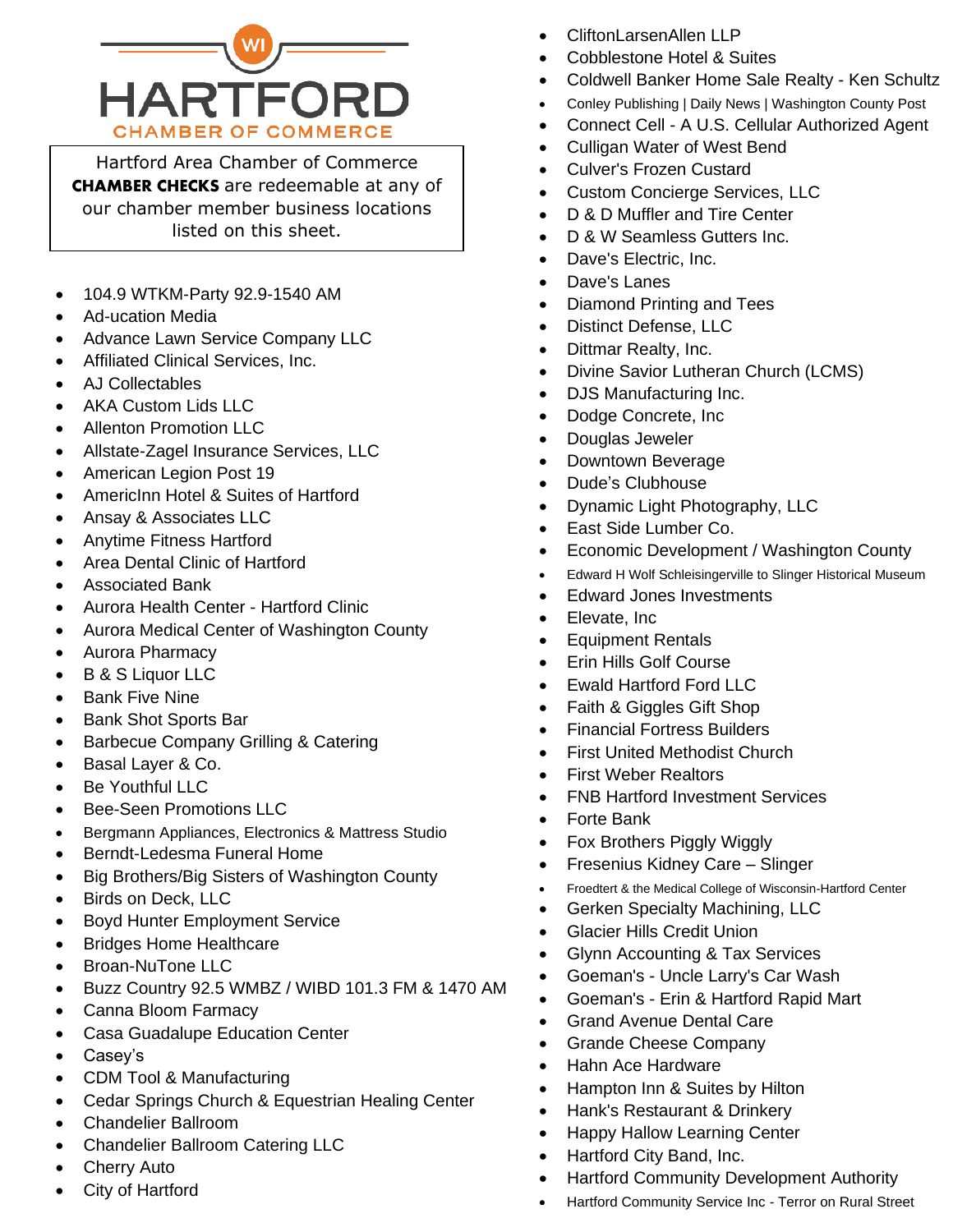- Hartford Downtown District
- Hartford Economic Development
- Hartford Express News
- Hartford Finishing
- Hartford Fire Department
- Hartford Food Pantry
- Hartford Golf Club
- Hartford Historic Preservation Foundation
- Hartford Kettle Moraine Lions Club
- Hartford Lions
- Hartford Masonic Lodge #120
- Hartford Municipal Airport
- Hartford Police Department
- Hartford Public Market
- Hartford Rotary Club
- Hartford Tabernacle of Joy
- Hartford Union High School
- Hartford Utilities Electric, Water & Sewer
- Hartford Women's Club
- HEAT Inc.
- Hechimovich Machining and Manufacturing, Inc.
- HED, Inc.
- Helgesen Industries, Inc.
- Hen Picked Antiques
- Herman Neosho Rubicon School District
- Highest Ground Healing
- Holy Hill Basilica and National Shrine
- Horsch & Miller, Inc.
- Interfaith Caregivers of Washington County
- J D Laser, Inc.
- J L Business Interiors, Inc
- Jack Russell Memorial Library
- Jimmy John's Gourmet Sandwiches
- Joe's Slinger Service LLC
- John's Hobbies
- Keller, Inc
- Kettle Moraine Players, Inc/Kettle Moraine Playhouse
- Kettle Moraine State Forest Pike Lake Unit
- Key Logo
- KM Tours
- Kwik Trip
- Landmark Credit Union
- Laufer Trucking, Inc.
- Lotus Be Well
- M & J Auto Sales and Service
- Mantz Automation
- Marilyn's Musings Embroidery & Design
- Mark's Woodchips
- Masterson Staffing Solutions
- Mc Donald's
- Medical Center Foundation of Hartford
- Memory Making Travel, LLC
- Menasha Packaging
- Mickey's Fresh Frozen Custard, Inc.
- MJ's Market & Catering
- Modern Woodmen of America Allenton/Hartford
- Moraine Park Technical College
- Nail Essentials
- National Exchange Bank & Trust
- Natural Health Ministries, Inc.
- Nature's Care ChemDry
- Nehm's Greenhouse
- O'Meara Law Firm, LLC Attorney Timothy J. Algiers
- Ontech Systems, Inc.
- Optimal Vision Health at Eye Deal Optical
- Organo Lifestyle Networking
- Oriole Ponds Apartments, LLC
- Pack & Ship and More
- Pat Doll Automotive, LLC
- Peace Lutheran Church & School
- Perc Place
- Performance Roofing Systems, Inc.
- Personalized Products
- Poad's Pizza
- Premier Real Estate Management/Birch Crossing
- Prescription Analytics
- Prime Talent Solutions
- Print Haus / Kruepke Printing
- ProAmpac
- Pudgies Food Truck & Catering
- Quad
- R S Semler & Associates Insurance, Inc.
- RE/MAX Insight
- Rhyme
- Richards Benefits & Financial Services
- Rick's Plumbing
- Rincon 225
- Russel's Tally Ho
- Saint Vincent de Paul of Washington County
- Salon Effervescence
- Schauer Arts Center
- Schnorenberg Floor Covering
- School District of Hartford Jt. #1

SignWorks of Wisconsin, Inc.

- Schubert's Hartford Theatre
- Scoop DeVille
- SCORE
- Senior Friends, Inc.
- Shimon Funeral Home
- Shindigs

• Signicast

• Shoe Sensation, Inc.

• Sippl's Auto Repair

• Slinger Super Speedway • Sno-Way International, Inc.

• Shopko Optical